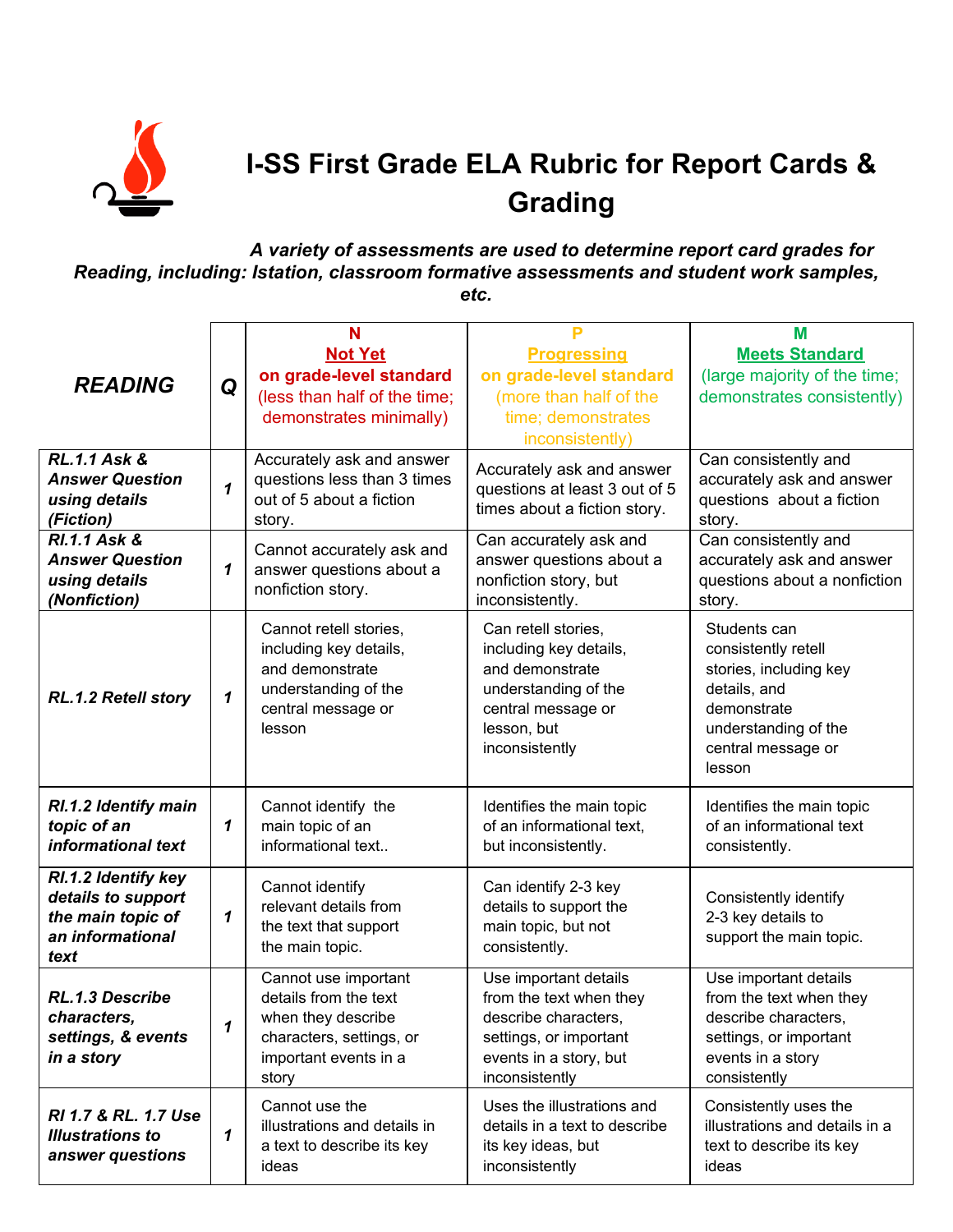| RF.1.3 Orally<br>segment sounds in<br>a word                                               | $\mathbf{1}$          | Cannot segment at word<br>level or syllable level                                                                                                         | Can demonstrate<br>phonological awareness at<br>either the word level,<br>syllable level, or sound level.                                                              | Can demonstrate<br>phonological awareness at<br>the word level, syllable level,<br>and sound level.                                                                    |
|--------------------------------------------------------------------------------------------|-----------------------|-----------------------------------------------------------------------------------------------------------------------------------------------------------|------------------------------------------------------------------------------------------------------------------------------------------------------------------------|------------------------------------------------------------------------------------------------------------------------------------------------------------------------|
| RF. 1.4 Decode<br>words with short<br>vowel sounds                                         | 1                     | Decodes inconsistently                                                                                                                                    | Can decode or apply to<br>words, but inconsistently                                                                                                                    | Consistently decodes and<br>applies grade level phonics<br>to words                                                                                                    |
| RL.1.6 Identify<br>who is telling the<br>story                                             | 2                     | Cannot identify who is<br>telling the story in different<br>parts of the text                                                                             | Cannot identify who is<br>telling the story in different<br>parts of the text, but<br>inconsistently                                                                   | Can consistently tell who is<br>telling the story in different<br>parts of the text                                                                                    |
| <b>RI.1.6 Distinguish</b><br>between<br>information<br>provided by<br>pictures in the text | 2<br>4                | Cannot differentiate<br>between information<br>learned from illustrations/<br>other images and<br>information learned<br>through the words in the<br>text | Can differentiate between<br>information learned from<br>illustrations/other images<br>and information learned<br>through the words in the<br>text, but inconsistently | Can consistently<br>differentiate between<br>information learned from<br>illustrations/ other images<br>and information learned<br>through the words in the<br>text    |
| <b>RL1.9 Compare</b><br>and Contrast<br>characters in a<br>story                           | $\mathbf{2}$          | Cannot describe the<br>similarities and<br>differences between the<br>adventures and<br>experiences of<br>characters.                                     | Can describe the<br>similarities and<br>differences between the<br>adventures and<br>experiences of<br>characters, but<br>inconsistently.                              | Consistently describes<br>the similarities and<br>differences between the<br>adventures and<br>experiences of<br>characters.                                           |
| RI1.4 Ask & answer<br>questions about<br>words in a story                                  | $\mathbf{2}$          | Cannot answer questions<br>based on words and<br>phrases during reading<br>instruction.                                                                   | Can answer questions<br>based on words and<br>phrases during reading<br>instruction, but<br>inconsistently                                                             | Can consistently answer<br>questions based on words<br>and phrases during<br>reading instruction                                                                       |
| <b>RI1.10 Read &amp;</b><br>understand<br>informational text<br>on grade level             | $\boldsymbol{2}$<br>3 | Cannot read and<br>understand informational<br>text on grade level                                                                                        | Can read informational text<br>on grade level but is<br>unable to understand it                                                                                        | Can consistently read and<br>understand informational<br>text on grade level                                                                                           |
| RL.1.5 Explain the<br>difference in fiction<br>and non-fiction text                        | 2<br>$\boldsymbol{4}$ | Cannot recognize or<br>explain the different<br>characteristics of<br>literature and<br>informational texts                                               | Can recognize and explain<br>the different characteristics<br>of literature and<br>informational texts, but<br>inconsistently.                                         | Can consistently<br>recognize and explain the<br>different characteristics of<br>literature and<br>informational texts.                                                |
| RF1.5 Read gr.<br>level text with<br>accuracy                                              | $\mathbf 2$           | Can read accurately, text<br>that is below grade level                                                                                                    | Can read grade level text<br>accurately, but is<br>inconsistent with fluency,<br>expression, purpose and<br>self correction.                                           | Can read grade level text<br>with fluency, expression,<br>purpose and self<br>correction.                                                                              |
| RL1.2 Identify the<br>main idea of a<br>story                                              | 3                     | Cannot identify the main<br>idea, central message<br>and/or key details in a<br>story.                                                                    | Can either identify the main<br>idea, central message or<br>key details in a story. Or,<br>students can identify main<br>idea and 1 key detail.                        | Can understand the main<br>idea or central message<br>using key details from the<br>story and can list 2-3 key<br>details to support the main<br>idea/central message. |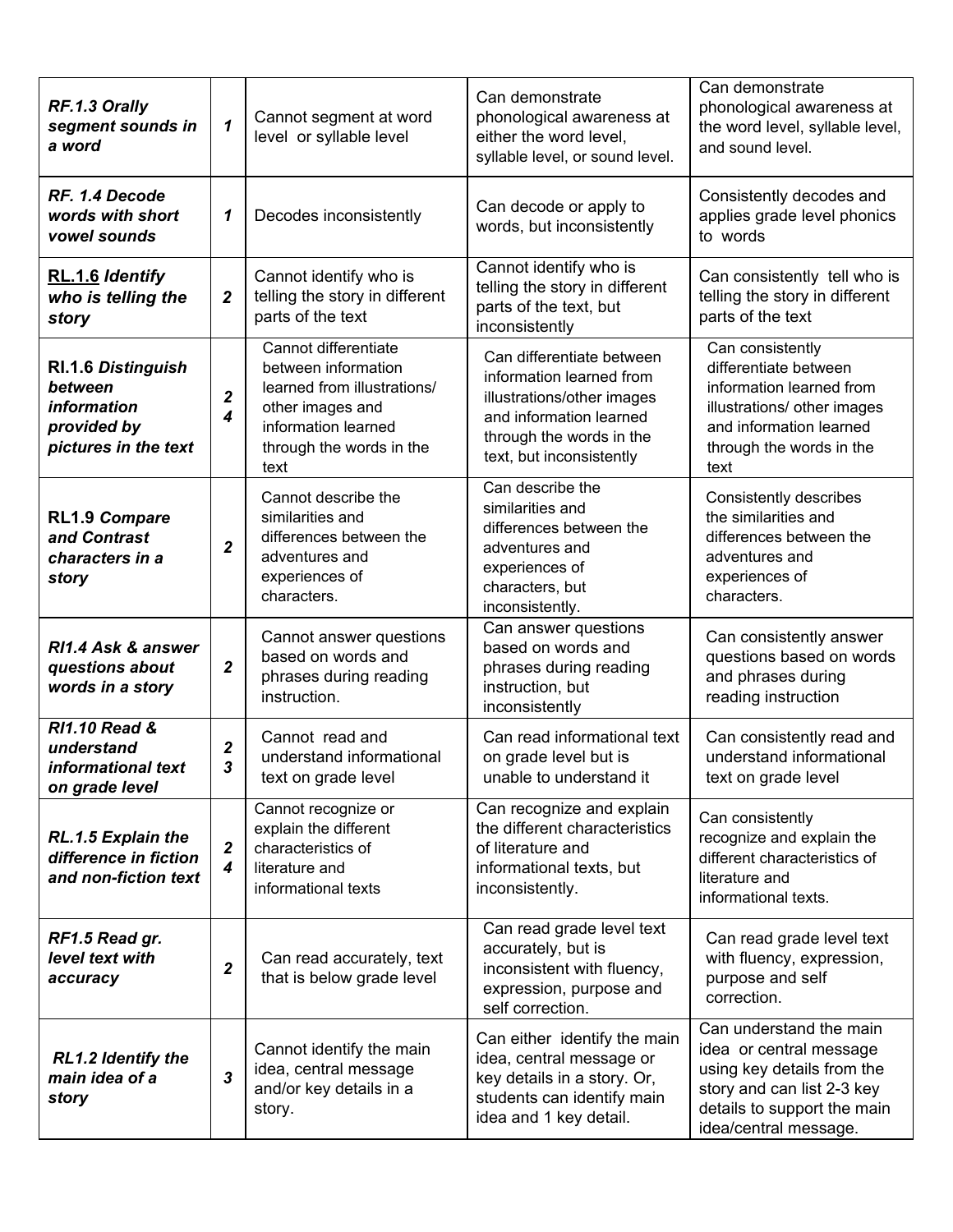| <b>RL1.4 Identify</b><br>words and phrases<br>about feelings in a<br>story      | $\mathbf{3}$            | Cannot identify any feelings<br>in a story using pictures<br>and/or words.                                                                                                                           | Can identify some feelings<br>in a story using pictures<br>and/or words.                                                                                                                                                 | Can identify any feelings in<br>a story using pictures<br>and/or words.                                                                                                                                        |
|---------------------------------------------------------------------------------|-------------------------|------------------------------------------------------------------------------------------------------------------------------------------------------------------------------------------------------|--------------------------------------------------------------------------------------------------------------------------------------------------------------------------------------------------------------------------|----------------------------------------------------------------------------------------------------------------------------------------------------------------------------------------------------------------|
| RL1.10 Read and<br>understand<br>fiction text                                   | $\mathbf{3}$            | Cannot demonstrate<br>understanding of text<br>through discussions with<br>partners and or written<br>responses to text from a<br>teacher fiction read aloud                                         | Students demonstrate<br>understanding of text<br>through discussions with<br>partners and or written<br>responses to text from a<br>teacher fiction read aloud,<br>but inconsistently                                    | Consistently demonstrates<br>understanding of text<br>through discussions with<br>partners and or written<br>responses to text from a<br>teacher fiction read aloud                                            |
| Decode 2 syllable<br>words<br><b>RF1.4</b>                                      | $\mathbf{3}$            | Decodes inconsistently                                                                                                                                                                               | Can decode or apply to<br>some words, but<br>inconsistently                                                                                                                                                              | Can consistently decode<br>and apply grade level<br>phonics to words                                                                                                                                           |
| <b>Identify grade</b><br>appropriate<br>phonics skills<br><b>RF1.4</b>          | 3                       | Decodes inconsistently                                                                                                                                                                               | Can decode or apply to<br>some words, but<br>inconsistently                                                                                                                                                              | Can consistently decode<br>and apply grade level<br>phonics to words                                                                                                                                           |
| <b>Read a text with</b><br>accuracy<br><b>RF1.5</b>                             | $\overline{\mathbf{4}}$ | Can read below gr. level<br>text                                                                                                                                                                     | Can read gr. level text, but<br>not consistently with<br>fluency, expression,<br>purpose and self correction                                                                                                             | Can consistently read grade<br>level text with fluency,<br>expression, purpose and<br>self correction                                                                                                          |
| RI. 1.5 Use Text<br><b>Features</b>                                             | $\boldsymbol{4}$        | Cannot identify or make use<br>of text features, such as<br>headings, table of<br>contents, glossaries,<br>electronic menus, icons,<br>and captions to find key<br>information or facts              | Can identify or make use of<br>text features, such as<br>headings, table of<br>contents, glossaries,<br>electronic menus, icons,<br>and captions to find key<br>information or facts, but<br>inconsistently              | Can consistently identify<br>and make use of text<br>features, such as<br>headings, table of<br>contents, glossaries,<br>electronic menus, icons,<br>and captions to find key<br>information or facts          |
| RL.1.9 Compare &<br>contrast characters<br>in a story                           | $\overline{\mathbf{4}}$ | Cannot identify how two<br>texts with the same<br>topic are the same and<br>different. This includes<br>similarities and<br>differences between<br>illustrations,<br>descriptions, or<br>procedures. | Can identify how two<br>texts with the same<br>topic are the same and<br>different, but<br>inconsistently. This<br>includes similarities and<br>differences between<br>illustrations,<br>descriptions, or<br>procedures. | Can consistently identify<br>how two texts with the<br>same topic are the<br>same and different. This<br>includes similarities and<br>differences between<br>illustrations,<br>descriptions, or<br>procedures. |
| <b>RI.1.4 Ask &amp;</b><br>answer questions<br>about words in a<br>story        | $\overline{\mathbf{4}}$ | Cannot answer questions<br>based on words and<br>phrases during reading<br>instruction.                                                                                                              | Can answer questions<br>based on words and<br>phrases during reading<br>instruction, but<br>inconsistently.                                                                                                              | Can consistently answer<br>questions based on words<br>and phrases during reading<br>instruction.                                                                                                              |
| <b>RI.1.10 Read &amp;</b><br>understand<br>informational text<br>on grade level | 4                       | Cannot read and<br>understand informational<br>text on grade level.                                                                                                                                  | Can read but is unable to<br>consistently understand<br>informational text on grade<br>level.                                                                                                                            | Can consistently read and<br>understand informational<br>text on grade level.                                                                                                                                  |